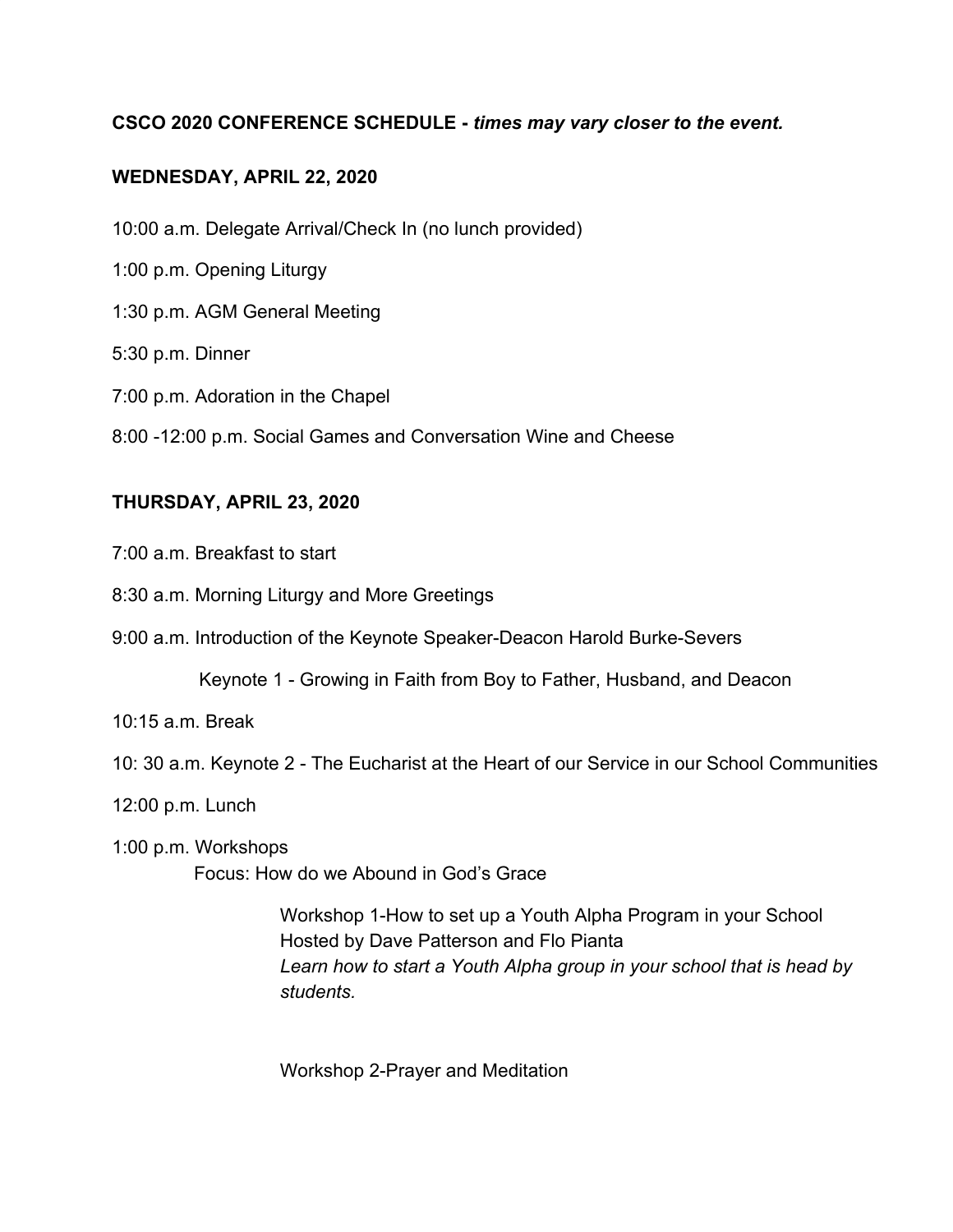#### Hosted by Patrick Marcolla

*Find ways to quiet your mind amidst the busyness of your day as well as learning ways to teach your staff and students. You will feel at peace and ready to face the challenges ahead.*

# Workshop 3-How to Connect to the Global Church Hosted by Chalice

*"The Power of Storytelling: Hope in Africa" - This will be a live video skype session with a Chalice colleague and students in Kenya, Africa. Former classroom teacher, present adult educator with Chalice Canada, and seasoned storyteller, Martha Gitau, will lead this transcontinental workshop on the power of storytelling to teach, share and inspire hope. Martha will host this session at the Starehe Girls School in Nairobi, Kenya. She will have with her a group of students from Starehe Girls School, who will share their own stories and expressions of hope.*

#### Workshop 4-Music Ministry

Hosted by Eliza Albano and Betty-Anne Pickett *Is there a difference between a musician and a music minister? How can music draw the faithful into participating at Mass and in understanding the Scripture proclaimed and in whom we are to receive at Mass. Participants will sing together with selected material by the presenters to see how important music is in every part of the liturgy. Participants are encouraged to bring their favourite hymn to this workshop so we can share what has worked in our school communities.*

Workshop 5-New to Chaplaincy Hosted by the CSCO Executive

- 3:00 p.m. The Sacrament of Reconciliation is available
- 4:30 p.m. Mass Celebrant will be Bishop John Boissonneau
- 6:00 p.m. Pre-Dinner Social
- 6:30 p.m. Dinner and Presentations
- 11:00 p.m Rosary/Evening Prayer